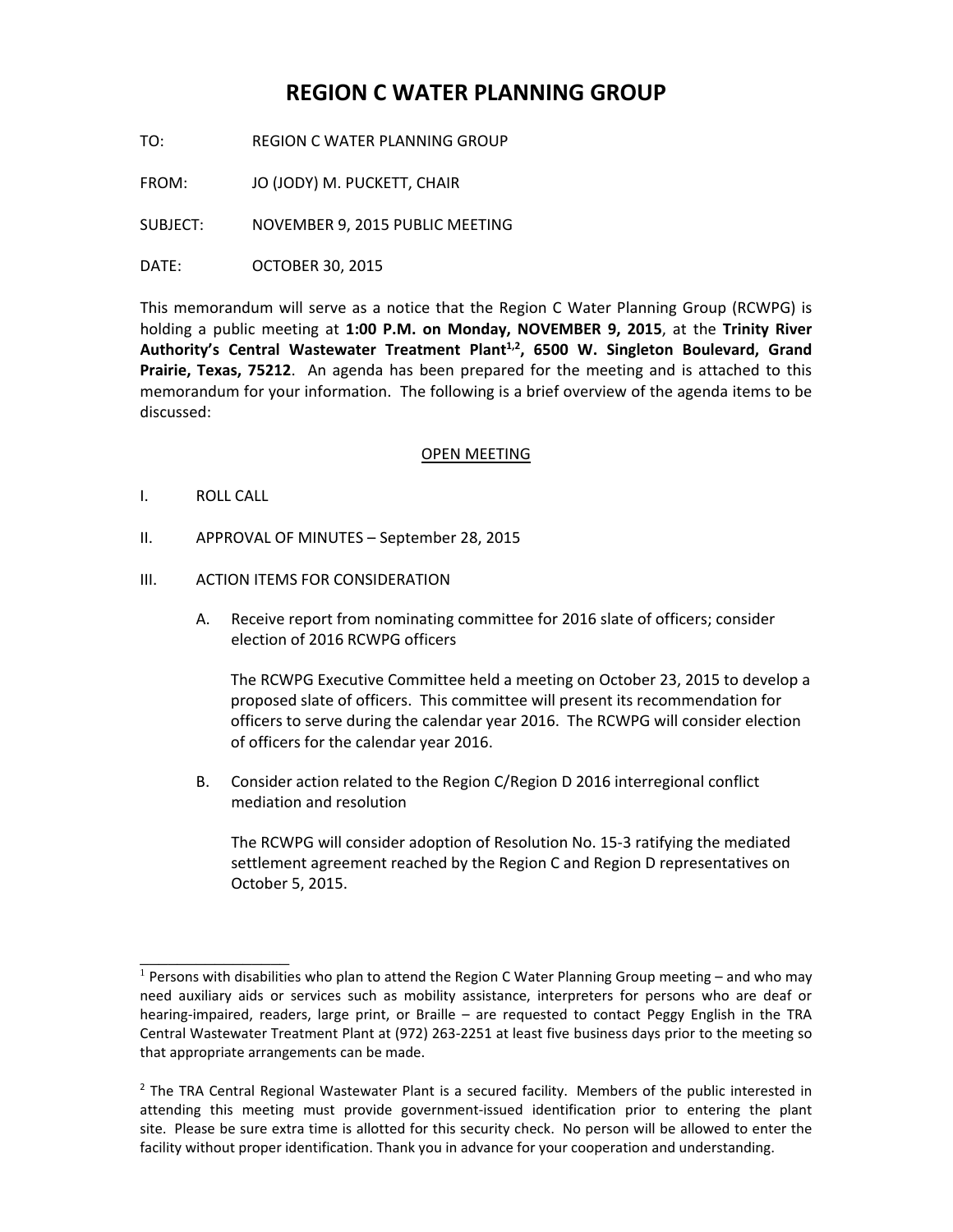The RCWPG will further consider adoption of Resolution No. 15-4 related to mediated settlement agreement reached by the Region C and Region D representatives on October 5, 2015. This resolution recommends that water suppliers in Region C not submit any water rights applications for new reservoirs that would be located in Region D through the end of the fifth cycle of regional water planning.

C. Consider approval of final prioritization of projects in the *2016 Region C Water Plan* to be submitted to Texas Water Development Board by December 1, 2015

Consultants will present the final prioritization.

D. Consider approval and adoption of the final *2016 Region C Water Plan*

The RCWPG will consider approval and adoption of the *2016 Region C Water Plan*.

The RCWPG will further consider delegating authority to Region C officers to make non-substantive revisions that might be needed between the date of final adoption and the December 1 submittal date.

The RCWPG will further consider authorizing Trinity River Authority to submit the final plan to TWDB by the December 1 deadline. Submittal of final plan will include other work products including: 2016 recommended water management strategies project prioritization list, all electronic data files, and final complete Geographic Information System (GIS) data package.

E. Consider approval of December 2015 newsletter

The group will consider approval of the December 2015 Newsletter. This final newsletter of the fourth cycle will give a summary of the final *2016 Region C Water Plan*.

## IV. DISCUSSION ITEMS

A. Fifth Cycle of Planning

## V. OTHER DISCUSSION

- A. Updates from the Chair
- B. Report from Regional Liaisons
- C. Report from Texas Water Development Board
- D. Report from Texas Department of Agriculture
- E. Report from Texas Parks and Wildlife Department
- F. Other Reports
- G. Confirm Date and Location of Next Meeting TBD, 1pm, TRA Central Wastewater Treatment Plant, 6500 W. Singleton Blvd, Grand Prairie, Texas 75212
- H. Public Comments